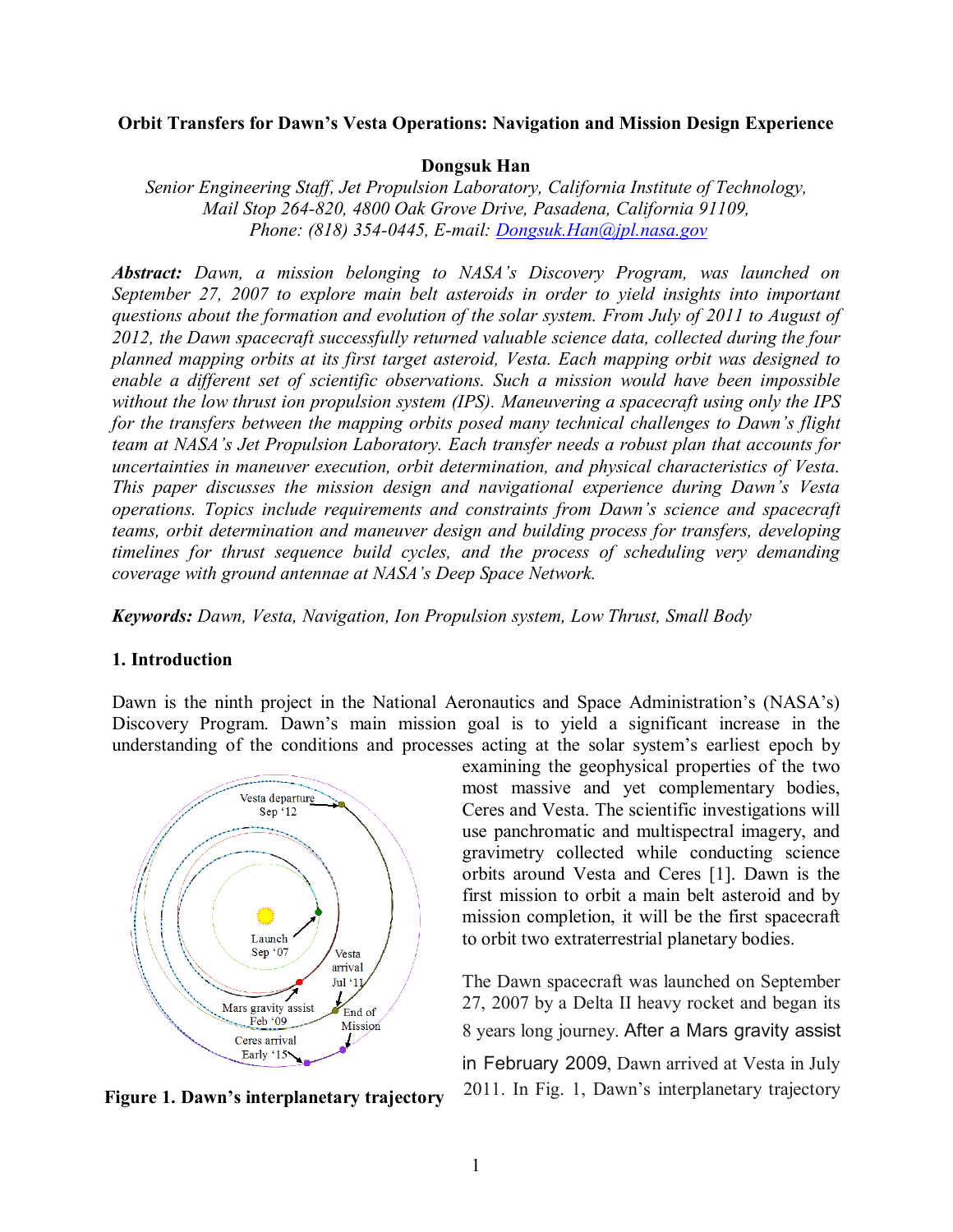is depicted. The trajectory is colored in blue, when thrusting, and in black, while coasting. For fourteen months before leaving Vesta in September 2012, the flight team at the Jet Propulsion Laboratory performed many complex operations and assisted the science team to successfully fulfill all of the objectives at Vesta.

Dawn's mission requires uniquely high post launch delta-V to achieve the mission goals. This requirement is met by using the low thrust solar electric propulsion technology. Previously flown deep space missions, including NASA's Deep Space 1 (DS1), ESA's SMART-1, and JAXA's Hayabusa, have successfully used and demonstrated the effectiveness of this type of propulsion system. With specific impulse much greater than chemical propulsion, the Ion Propulsion System (IPS) provides a mission opportunity that would be too costly with chemically propelled spacecraft. Dawn's IPS design and operations were mostly influenced by the experiences from DS1 mission.

The IPS was used for all nominal post-launch trajectory control, including interplanetary cruise, Mars flyby, asteroid rendezvous and departure, and all orbit corrections and transfers at the asteroids. Maneuvering a spacecraft only using the IPS for the transfers between the mapping orbits posed many technical challenges to Dawn's flight team. Each transfer requires a robust plan that accounts for uncertainties in maneuver execution, orbit determination, and physical characteristics of Vesta. This plan must satisfy the requirements of the target science orbit and spacecraft safety, and it also needs to include margin to accommodate unforeseen anomalies. The plan also must be compatible with the spacecraft capabilities and supportable by the small operations team limited in size by funding. Propulsion by IPS added complexity in orbit transfers much more than missions using chemical propulsion system, and required very different approach in mission design and navigation.

The use of an IPS dictates some fundamental differences from missions that rely on conventional chemical propulsion. Dawn's transfer phases take several weeks of time encompassing many orbits around Vesta and cannot be flown open-loop in one design. Each transfer is broken into several sequences to ensure controllability. The durations of individual thrust sequence vary from one month long during the early approach phase to a short two days in transfer to and from the low altitude mapping orbit. For each sequence, the time-dependent optimal thrust direction and magnitude of the next sequence are updated using renewed spacecraft states and characteristics of Vesta.

Dawn's transfer orbits are mostly filled with powered flight but strategically designed coasting periods are also inserted. These coasting periods are for obtaining tracking data for orbit determination, downloading spacecraft engineering data, and uploading the sequence of commands to the spacecraft using the ground antennae at NASA's Deep Space Network (DSN). The coasting periods dictate the ground operational process cycle of building sequences of commands to be executed by the on-board computer. While the maneuver designs are performed during the sequence building cycles, coasting period placement has to be decided well in advance to meet the DSN's planning schedule and to build the flight team's work schedule. The transfer timeline needs to be completed roughly two months in advance and must be robust to mission design uncertainties and last minute changes in DSN station availability. Human factors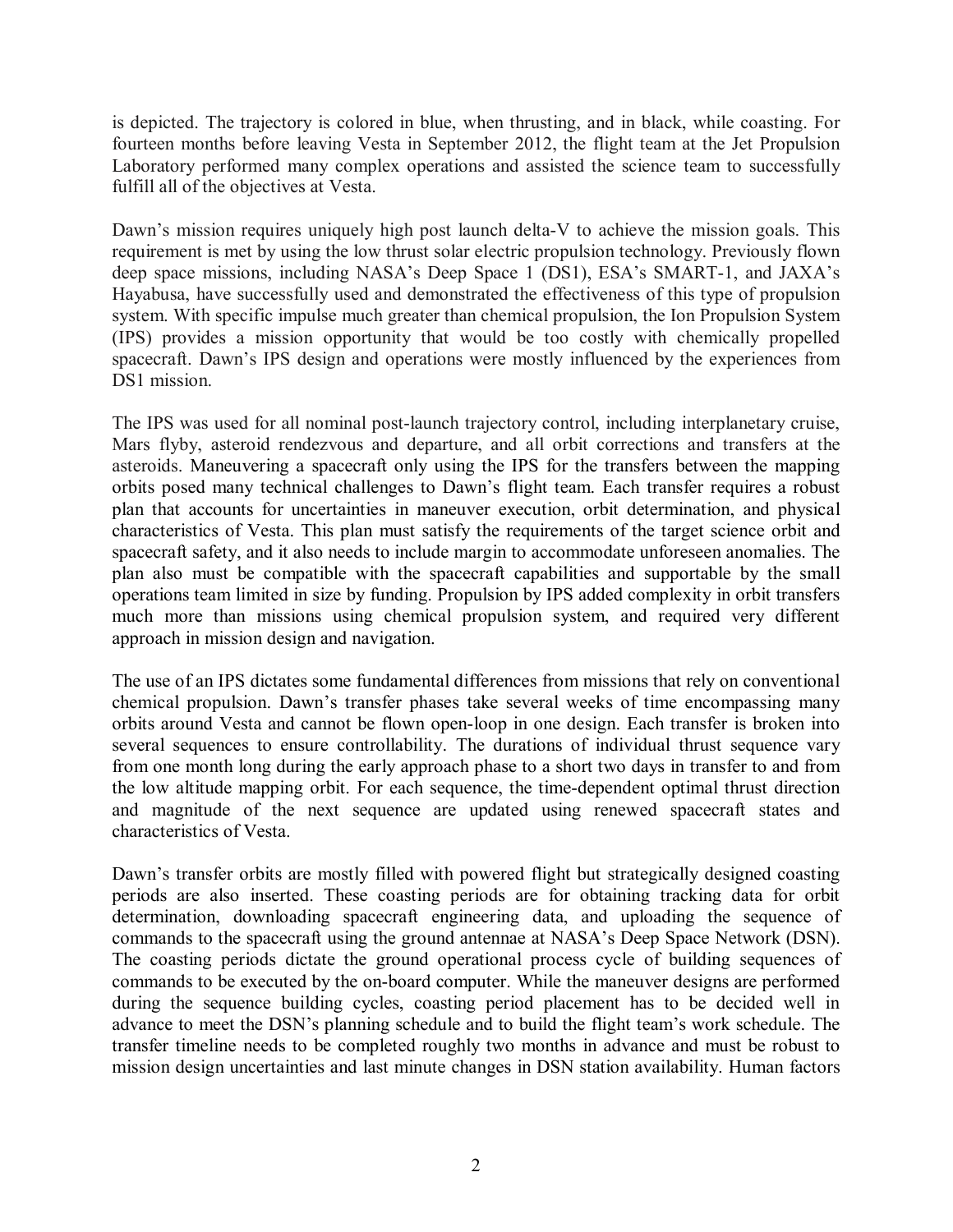also need to be considered in this process by minimizing non-prime-shift work to lessen the flight team's fatigue and stress during the yearlong operation at Vesta.

The following sections will address details of the spacecraft, mission requirements, planning, and operational results of Vesta operations.

### **2. Spacecraft & Payload**

Built by Orbital Science Corporation [2], the Dawn spacecraft is designed to maximize the power available to the IPS in order to meet the very demanding delta-V requirements. One dominant feature of Dawn spacecraft is the large solar arrays, which extends to a length of 20 meters. When the spacecraft is at Ceres at a heliocentric range of 3 AU, the electrical power system on board has to provide sufficient power to operate the IPS. Dawn's two large solar arrays are designed to provide 10.3 kW at 1 AU and 1.3 kW at their end of life at 3 AU.



**Figure 2. Dawn Spacecraft**

Dawn's IPS is an expanded version of the system used on DS1. With 425 kg of Xe gas, the system is capable of providing 12 km/sec delta-V for the mission. To add reliability, the spacecraft is carrying three ion thrusters, although only one thruster is operated at a time. All three thrusters are aligned in the spacecraft xz plane with the center thruster facing  $-z$  direction and the other two are canted 48 degrees from z towards the x-axis. Each thruster is mounted to a two-axis gimbal and has thrust vector control (TVC) to maintain attitude about the two axes perpendicular to the thrust vector. This low thrust engine can produce maximum thrust of 91 mN at peak power and 19 mN at the lowest input power of 0.5 kW. The specific impulse ranges from 3200 to 1900 seconds. Throttle level of Dawn's IPS is commanded by selecting a mission level ranging from 0 to 111, with other parameters being looked up from an on-board throttle table.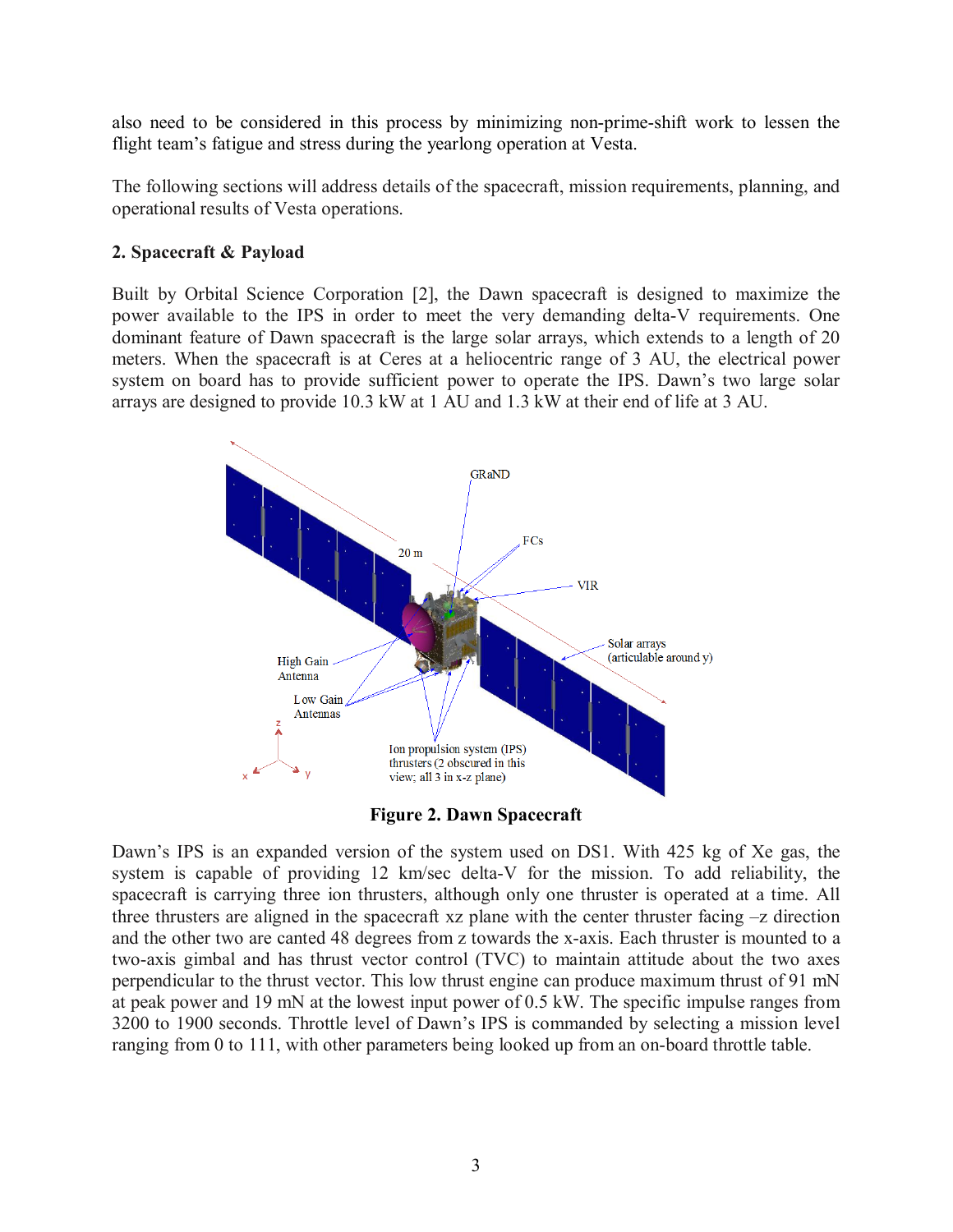The Attitude Control System (ACS) has three different actuator systems: four reaction wheel assemblies (RWAs), twelve 0.9 N hydrazine thrusters, and three gimbaled IPS thrusters. RWAs are the primary actuator for attitude control when not using IPS. When used during IPS thrust, the wheels provide control about the thrust vector, with TVC providing control perpendicular to the thrust line. The hydrazine thruster system consists of two redundant sets of six thrusters that can be used for attitude control, or to adjust the momentum of the RWAs. Since not all of the hydrazine thrusters are coupled, every time the uncoupled thrusters are fired a small delta-V is imparted to the spacecraft.

To acquire scientific data, Dawn's payload consists of three instruments. The Framing Camera (FC), donated by Germany, acquired images for topography and also provided images for optical navigation. The Visible and Infrared (VIR) mapping spectrometer, donated by Italy, collected data to address the surface mineralogy questions. The Gamma Ray and Neutron Detector (GRaND) developed by Los Alamos National Laboratory collected data to find the elemental composition of the asteroid. In addition, gravimetric data were measured by 2-way Doppler data between the spacecraft and DSN antennae. All three instruments are mounted toward spacecraft +z direction. A simple description of Dawn spacecraft is show in Fig. 2.

# **3. Requirements and Constraints**

### *Programmatic constraint:*

The Discovery Program places strict limits on the total lifecycle cost of the mission. This programmatic requirement defines the date that Dawn must arrive at Ceres to complete the mission at its second target, which in turn defines the date that Dawn has to leave Vesta for a long cruise to Ceres.

# *Eclipse constraint:*

The Dawn spacecraft was never qualified for eclipses, which restricts the operations from any eclipses. This constraint was motivated by pre-launch cost-savings and has been strictly applied to all mission phases. The orbits and all spiral transfers between science orbits are designed so that even if control is lost for as long as 28 days at any time during the transfer, the flight system will remain safe from the eclipse.

#### *Geometric constraint for instruments and thrusters:*

As is common to most spacecraft, a set of instrument pointing restrictions relative to the Sun direction was given. A similar set of constraints was applied for all three IPS thrusters to avoid Sunlight directly reaching the core of the thruster while the thruster is operating. Although the Dawn spacecraft is a 3-axis controlled spacecraft, its onboard attitude commanding algorithm, called "power steering", only permits the operator to command one axis of orientation by specifying a single aiming vector and a corresponding target vector. The remaining axes are determined by power steering algorithm. While IPS thrusting, the one commanded thrust vector fully defines the spacecraft attitude and it is the navigation team's responsibility to ensure the spacecraft attitude, controlled by the designed thrust vector, does not endanger the spacecraft. Dawn's geometric constraints and ACS power steering algorithm are described in Reference [3].

# *ACS agility constraint:*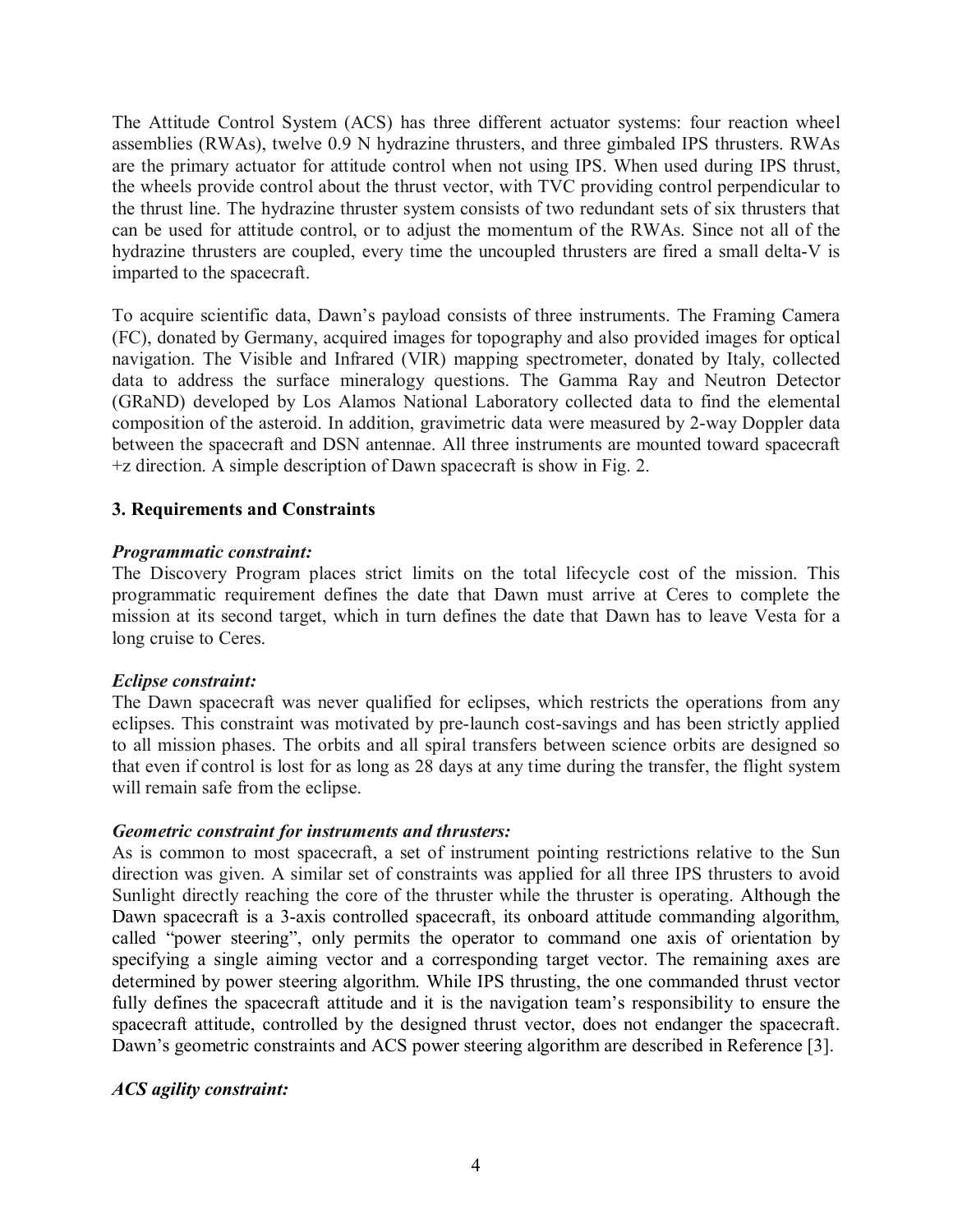Like any 3-axis controlled spacecraft, Dawn's ACS has dynamic constraints on attitude rate and angular acceleration. While thrusting with the IPS, the designed thrust direction dictates the spacecraft attitude via the power steering algorithm; hence it is the navigation team's responsibility to design thrust profiles that avoid these dynamic constraints. Also, Dawn must avoid pointing the thrust direction near the sun to avoid a kinematic singularity in solar array pointing. When the designed thrust vector passes through or near the Sun direction or anti-Sun direction, the always-active power steering will flip the spacecraft attitude by rotating nearly 180 degrees around the spacecraft z axis. This so-called "power steering flip-over" may violate the ACS agility constraints and must be avoided. Further discussions on this constraint are documented by Smith [4].

#### *Science orbit requirement*

The science observations were concentrated in four campaigns at Vesta, each conducted in a different circular, near-polar orbit. These campaigns, designated Survey, High Altitude Mapping Orbit (HAMO), Low Altitude Mapping Orbit (LAMO), and High Altitude Mapping Orbit 2 (HAMO-2) are depicted in Fig. 3. In addition to the four science orbit phases, valuable science observations were made in two more targeted science orbits: the rotational characterizations before and after the four major science orbits. Dawn's operational experiences at all science phases are described in detail by Rayman [5].



**Figure 3. Vesta Orbits**

The four major science orbit phases were chosen to allow global coverage at a desired spatial resolution. The main objectives in science orbits are: to obtain global spectral mapping of the lit surface with VIR in Survey, to obtain global imaging of the lit surface with FC in HAMO and HAMO-2, and to map the gravity field and elemental composition of Vesta in LAMO. Table 1, from reference [6], provides desired characteristics of these science orbits.

The target radii were specified to achieve the required spatial resolution, and the radius variation represents both a design requirement and a control requirement. The orbit planes are selected to provide good illumination for

FC and VIR observations while allowing the flight system to avoid eclipses. The angle between the orbit plane and the Vesta-Sun line (the "beta angle") is used to define desired orbit planes in the requirements. Polar orbit inclination is designed to allow observation of the entire body, and the observing footprints of the instruments allow the variation. The target inclination represents both a design and a control requirement. Minimum orbit period is defined to allow sufficient time for data downlink. Ground track spacing is an important attribute that allows Dawn to map the surface in the most efficient manner with a given instrument at a given altitude. The terminator crossing time uncertainties are control requirements to ensure the download of the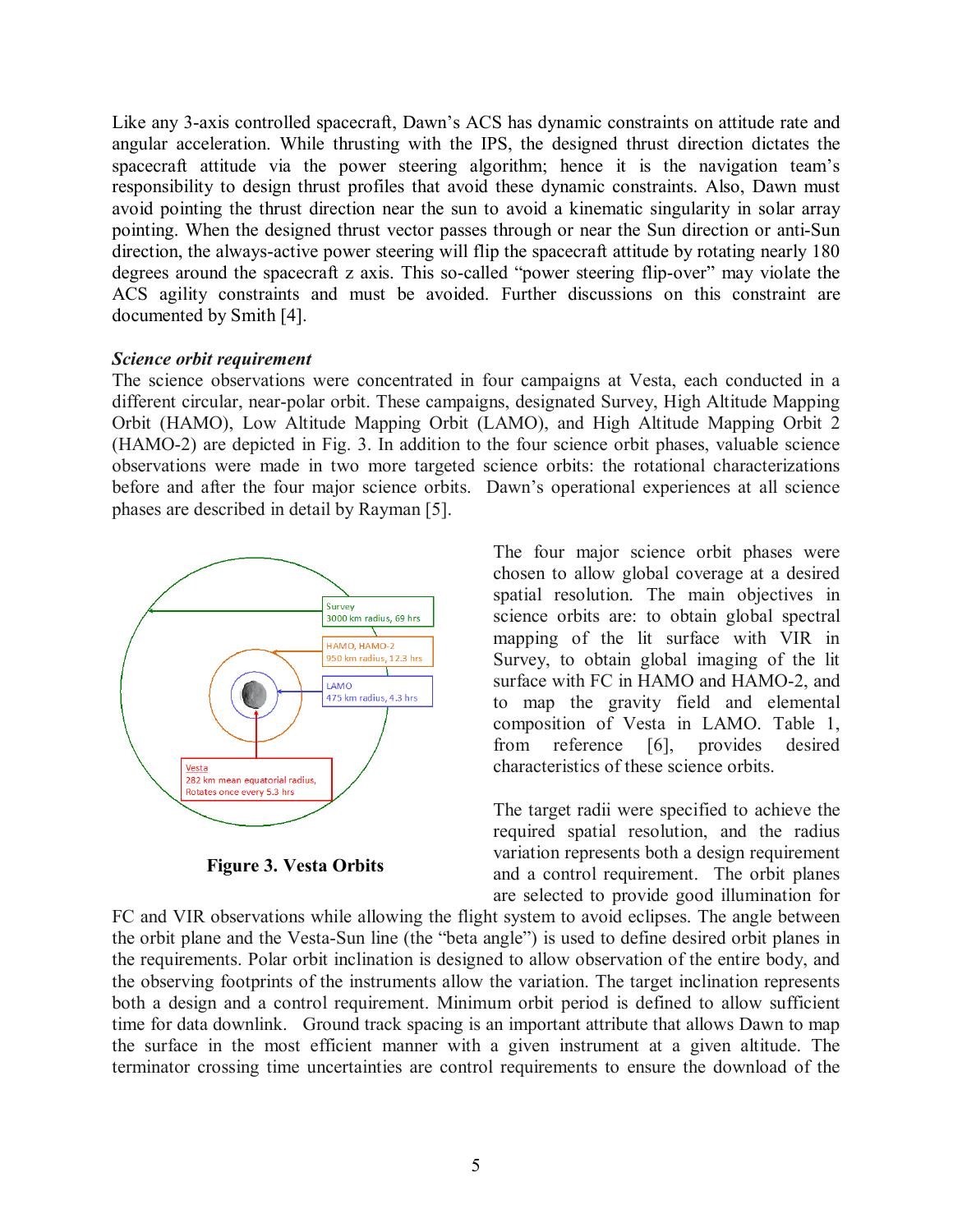science data and represent the tolerance between predicted orbit, used in building science sequence, and the actual orbit.

|                                                        | <b>Survey</b>                                                  | <b>HAMO</b>                                                                                                                                            | <b>LAMO</b>                                                                                                                       | $HAMO-2$                                                                               |
|--------------------------------------------------------|----------------------------------------------------------------|--------------------------------------------------------------------------------------------------------------------------------------------------------|-----------------------------------------------------------------------------------------------------------------------------------|----------------------------------------------------------------------------------------|
| Objective                                              | Obtain VIR coverage<br>with global distribution                | Obtain FC global<br>coverage at nadir and 3<br>off-nadir angles, obtain<br>as much VIR coverage<br>as possible                                         | Obtain GRaND and<br>gravity coverage with<br>ideally spaced tracks<br>covering the body at<br>roughly 25 km spacing<br>at equator | Obtain FC global<br>coverage at nadir and 2<br>off-nadir angles north<br>of $58^\circ$ |
| Implementation<br><b>Strategy</b>                      | Six orbits (repeating<br>ground tracks OK but<br>not required) | Cyclic coverage with<br>ground tracks covering<br>the body in ten orbits                                                                               | Achieve global<br>coverage in $~60$ days                                                                                          | Same as HAMO                                                                           |
| <b>Target Radius</b>                                   | 3000 km (spatial<br>resolution)                                | 950 km (spatial<br>resolution). Achieve<br>desired ground track<br>walk within envelope<br>of 925-975 km (60-65<br>m FC resolution)                    | 475 km (spatial<br>resolution)                                                                                                    | Same as HAMO                                                                           |
| <b>Target Beta Angle</b>                               | $10^{\circ}$                                                   | $30^\circ$                                                                                                                                             | $45^\circ$<br>(as low as possible)                                                                                                | $≤ 45°$                                                                                |
| <b>Allowed Beta Range</b>                              | $\leq 15^{\circ}$                                              | $25^{\circ} - 35^{\circ}$                                                                                                                              | $\leq 60^{\circ}$                                                                                                                 | $35^{\circ} - 47^{\circ}$                                                              |
| <b>Target Inclination</b>                              | $85^\circ - 95^\circ$                                          | $85^\circ - 95^\circ$                                                                                                                                  | $85^\circ - 95^\circ$                                                                                                             | Same as HAMO                                                                           |
| <b>Minimum Orbit</b><br>Period                         | 64 hours                                                       | 12.0 hours                                                                                                                                             | None                                                                                                                              | $12.0$ hours                                                                           |
| <b>Ground Track Walk</b>                               | No requirement                                                 | Cyclic coverage with<br>ground track spacing<br>of 36 (full body<br>coverage in ten orbits);<br>maximum equatorial<br>spacing of 42° over<br>one cycle | Achieve global<br>coverage with a<br>maximum equatorial<br>ground track spacing<br>of 6° after sixty days                         | Same as HAMO                                                                           |
| <b>Absolute Timing</b><br>(target Phasing)             | None                                                           | None                                                                                                                                                   | None                                                                                                                              | None                                                                                   |
| Dark to Lit<br>terminator crossing<br>time uncertainty | $±45$ minutes                                                  | $\pm 10$ minutes                                                                                                                                       | $\pm 10$ minutes                                                                                                                  | Same as HAMO                                                                           |

**Table 1. Vesta Science Orbit Requirements**

# **4. Mission Planning**

# **Mission Timeline Development**

One special feature of IPS propelled mission is the flexibility in mission design. Interplanetary cruise design is more dependent upon the performance of IPS and power available to it rather than celestial mechanics. This feature made it possible for the Dawn project to complete the Vesta mission timeline well after launch. The detailed timeline for Vesta operations has been developed for more than two years prior to arriving at Vesta and has been continuously refined as the spacecraft moves from one phase to next.

The highest-level requirement affecting the mission timeline is the programmatic restriction on mission duration. Dawn needs to arrive at Ceres by February 2015 to fulfill the mission at its second target. With the best-predicted IPS performance and available power, the mission design team calculated the day by which Dawn had to leave Vesta. During the interplanetary cruise to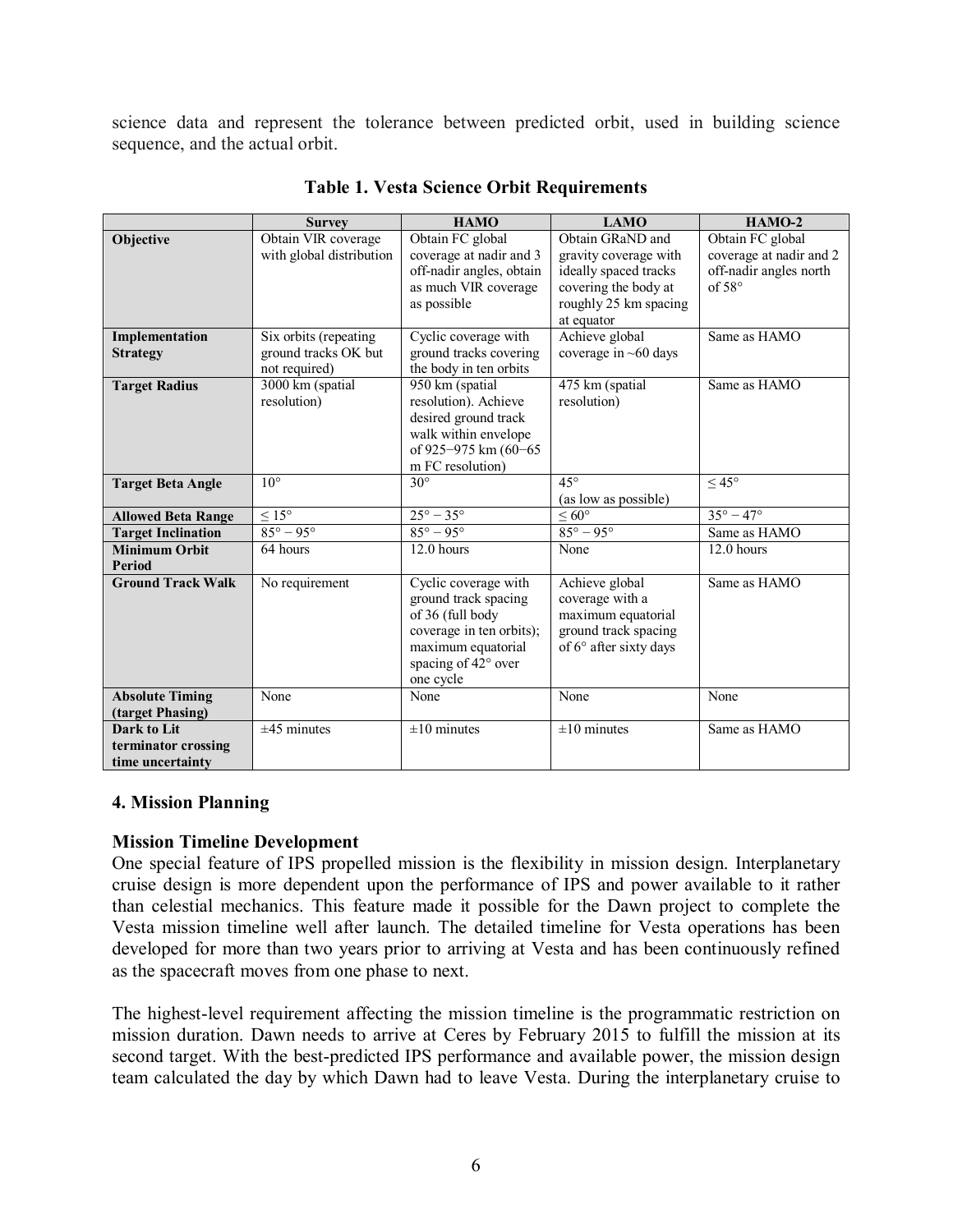Vesta, the mission design team updated monthly the time optimal solution to Vesta and revised the arrival date.

Once the beginning and ending dates were defined, the Vesta mission was divided into sub phases. The four science orbits were selected meeting science orbit requirements in Table 1. Once the duration of science orbits were known, the next step was to calculate the time required for the transfers between science orbits. In early design stages, the transfer orbits were designed with a predicted average value of duty cycle, where a duty cycle is the ratio of thrusting to the total length of the arc. Next, a total of 40 days of operational margin was reserved for anomalous situations. Finally, all remaining time at Vesta was allocated to LAMO phase. Activities at LAMO were easily repeatable, and GRaND and gravity science return significantly increased with longer stay at LAMO.

After the durations of all sub phases were defined, the navigation team developed detailed architectures of the transfers. Transfers between science orbits are very complex. Part of the complexity is to ensure the intermediate orbits are safe, even in the event of a loss of spacecraft control for several weeks. Also, the transfer is sensitive to the details of the gravity field, which was unknown at the time of architecture design. The primary objective of the transfer architecture was to generate a plan that is safe and fast. Given finite time available at Vesta, minimum time in transfers will provide maximum time for acquiring science data.

The transfer architecture consists of several design cycles, where each design cycle is controlled by an updated sequence of attitude and thrust commands during the operations. The process of developing the transfer architecture will be further described in later mission design section. Upon completion of architecture design, the mission timeline was updated reflecting the adjusted time for transfers.

# **Sequence build timeline for transfer**

All spacecraft activities are controlled by a sequence of commands built by the flight team and uploaded via DSN antenna. During Vesta operations, Dawn was controlled by two different types of sequences. The background sequence, typically spanning 2 to 4 weeks, contains commands for all spacecraft and science instruments. In the background sequence, blocks of thrusting times were left blank to be later filled by thrust sequences. The begin and end times of these blocks needed to be defined by the mission design team prior to the background sequence build process.

Delivering the thrust profile for the transfer sequence build was the ultimate responsibility of the navigation team. Since updating the thrust sequence includes updating the maneuver design, more frequent updates and shorter thrust sequences result in more accurate navigation to the targeted science orbits. However, requiring the small flight team to perform frequent sequence builds for 14 months of Vesta operations would certainly overburden the crew and may result in undesirable mistakes during operations. Careful balancing between navigational accuracy and ground crews workload was an important part of the transfer designs.

Unlike the background sequences that typically take 2 to 4 weeks to build, thrust sequence builds require faster turnaround for accurate maneuvers. In many cases, the spacecraft continued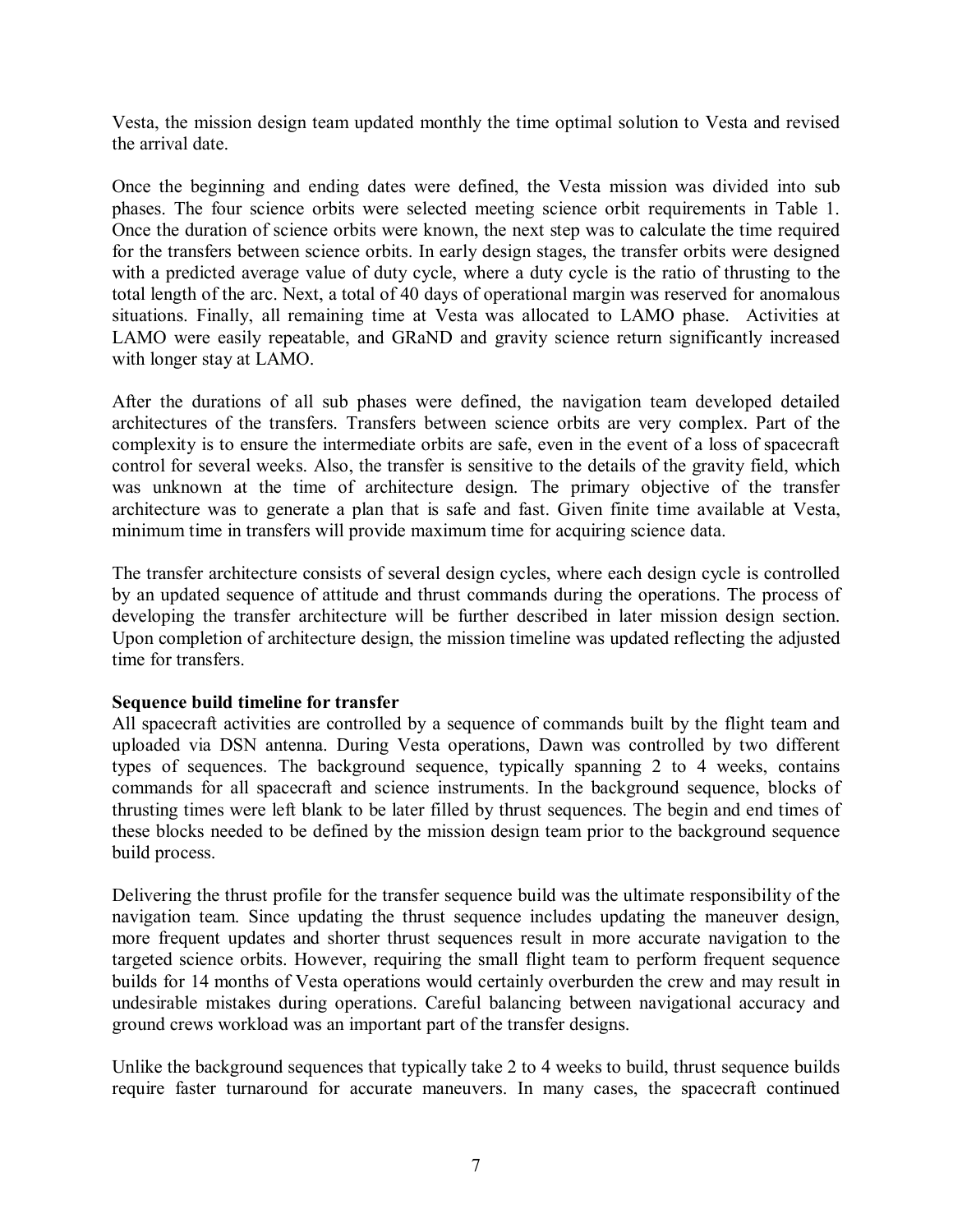thrusting while the thrust sequence was being built. Therefore, the longer the thrust sequence build process takes, the less accurate spacecraft state prediction becomes and delivery error by the next thrust cycle will increase. Three different types of thrust sequence building timelines were used for Vesta transfers. In the approach phase, while delivery errors were more tolerable and recoverable by subsequent thrusting, thrust sequences were built in 4 weeks or in one week. For the majority of the thrust sequences during Vesta operations, a 3-day-long build timeline was adopted. On four occasions, when precise path control is required, not only for accurate delivery but also to ensure spacecraft safety, thrust sequences were built in only 36 hours. In table 2, the number of thrust sequences, coverage duration and building timeline per thrust sequence is summarized.

| <b>Transfer</b>          | <b>Thrust Sequence</b>                                                          |  |  |  |
|--------------------------|---------------------------------------------------------------------------------|--|--|--|
| (#of thruster sequences) | (duration/build timeline)                                                       |  |  |  |
| Approach (5)             | 28d/28d, 28d/28d, 14d/7d, 14d/7d, 7d/7d                                         |  |  |  |
| Survey to HAMO (4)       | 7d/3d, 7d/3d, 7d/3d, 7d/3d                                                      |  |  |  |
| HAMO to LAMO (10)        | 6d/3d, 4d/3d, 4d/3d, 3d/3d, 4.5d/3d, 4.5d/3d, 4d/36hr, 3d/3d, 5d/3d, 3d/36hr    |  |  |  |
| LAMO to HAMO-2 $(11)$    | 3d/3d, 6d/3d, 3d/3d, 2d/3d, 4d/36hr, 4d/3d, 4d/3d, 4d/3d, 4d/36hr, 4d/3d, 2d/3d |  |  |  |
| Departure $(3)$          | 8d/5d, 17d/3d, 24d/3d                                                           |  |  |  |

Building a thrust sequence begins with the tracking data cut off and ends with the sequence upload to the spacecraft. In the baseline 3-day building process, the schedule allows the flight team to complete their assigned work during the prime shift in nominal cases. The night shift is left as margin for any contingency situations and allocated to maneuver design process and ACS process. This operational margin disappears in the short 36-hour build cycle where work during the night shift is unavoidable. The two sequence building processes are depicted in Fig. 4.





Aligning the sequence build cycle on top of the refined transfer timeline makes the detailed schedule for the flight team. Before releasing the final work schedule, one more adjustment was made to minimize the non-working day shifts. At the time of background sequence build, several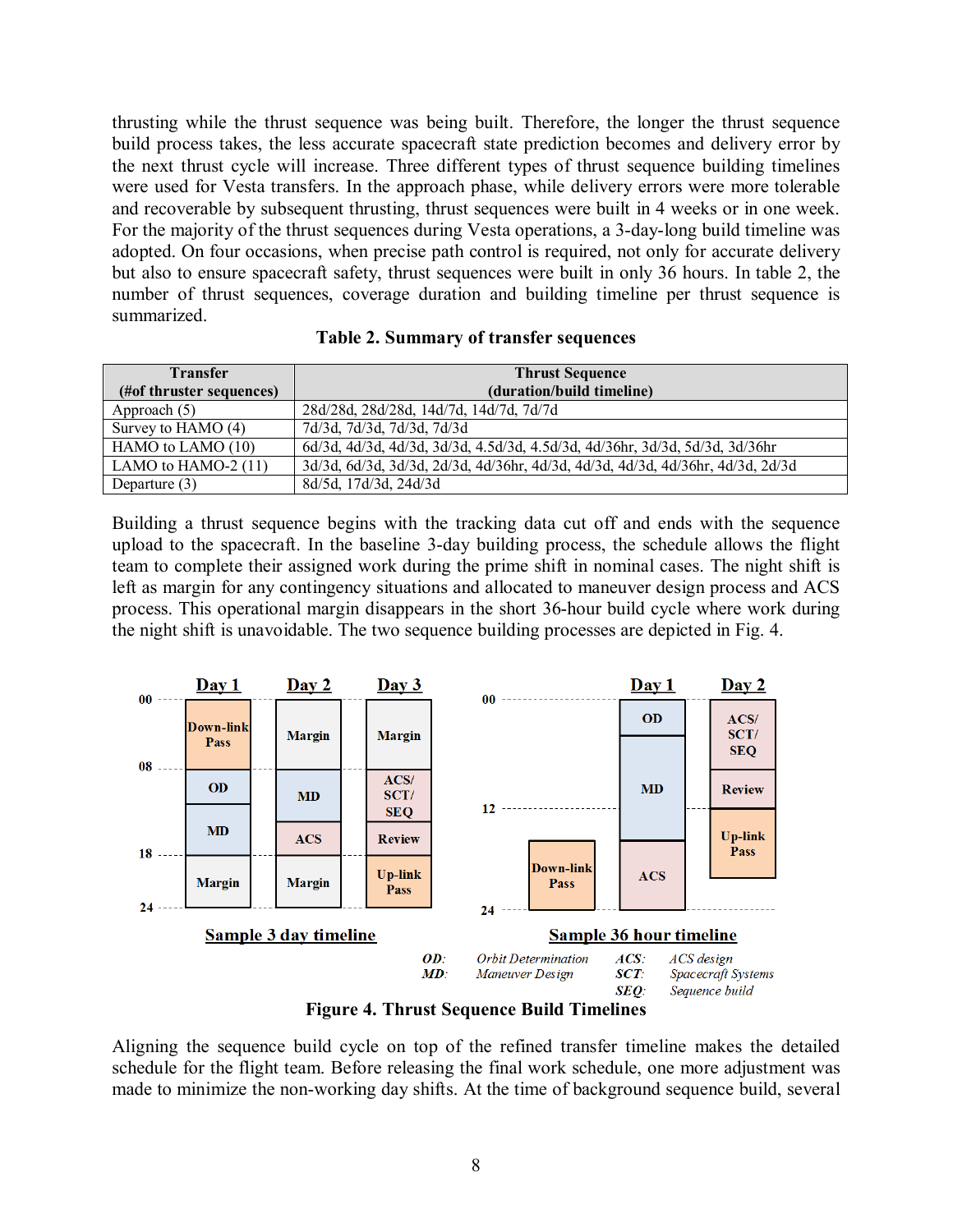options with different transfer start days were reviewed. The option with the least weekend work was a clear choice, if available. If working on weekends and holidays was unavoidable, the option minimizing the number of engineers required for non-working day shift was chosen.

#### **DSN scheduling**

Scheduling DSN antenna time is highly correlated with the thrust sequence build process. Since the exact times for thrusting and coasting during the transfer phases are not known until much closer to the event the conventional strategy of identifying required DSN schedule a month ahead or even earlier was not possible for Dawn. Dawn levied a requirement to the DSN schedule team to reserve continuous coverage for the entire Vesta operational period. This was not because Dawn would require contacts to the spacecraft continuously, but because it was impossible to identify the necessary antenna schedule in time for DSN scheduling process requires. This approach is very rare for missions flown by JPL. In consideration to other missions sharing DSN antenna services, Dawn developed a strategy to release the unnecessary tracks as soon as they were identified. At the beginning of the background sequence building process, usually 4 to 5 weeks ahead of sequence execution time, ground tracks were confirmed in near continuous coverage. Using the thrust on/off times provided during the background sequence build, the first cut from the continuous coverage was made. In this process, none of the tracks covering coasting periods and statistical maneuver time blocks were released. The second set of release was made at the thrust sequence build process when the navigation team finalized the actual thrust times to be commanded. Since this release was made only a few days ahead of schedule, some tracks were not picked up by other projects, but many of the released tracks were transferred to other missions. During the process of timeline development, DSN antenna's view periods toward Dawn were not considered. As a result, many of Dawn's tracking passes were covered by several different antennae and often had short coverage gaps, arising from DSN's complex to complex hand over.

#### **5. Orbit Determination (OD)**

The key contributions by the OD team in support for Vesta transfer can be grouped as follows: pre-Vesta covariance studies for transfer architecture design, pre-transfer phase gravity field determination for the transfer reference orbit design, and estimation of the latest Dawn and Vesta parameters for each thrust sequence build.

Before arriving at Vesta, the Dawn navigation team performed many studies to identify transfer architectures that would reliably delivery Dawn to each successive science orbit as further described in the following section. To support these studies, the Dawn OD team was tasked with providing full knowledge covariance matrices for every potential design epoch. Each covariance matrix included uncertainties and full correlations between Dawn's Vesta-centered state, the Vesta pole parameters and the Vesta gravity field. In addition to the knowledge covariance, the OD team also provided an injection covariance that was used to seed each sample of the mission design team's Monte-Carlo runs, as described in following section. The knowledge covariances are based on improvements in the knowledge from using the simulated radio and optical observations taken in flight, and assumed *a priori* uncertainty was based on knowledge from the previous phase. For the approach phase, Vesta pole and gravity knowledge were from a study of the Hubble Space Telescope (HST) imagery and shape models derived from that imagery.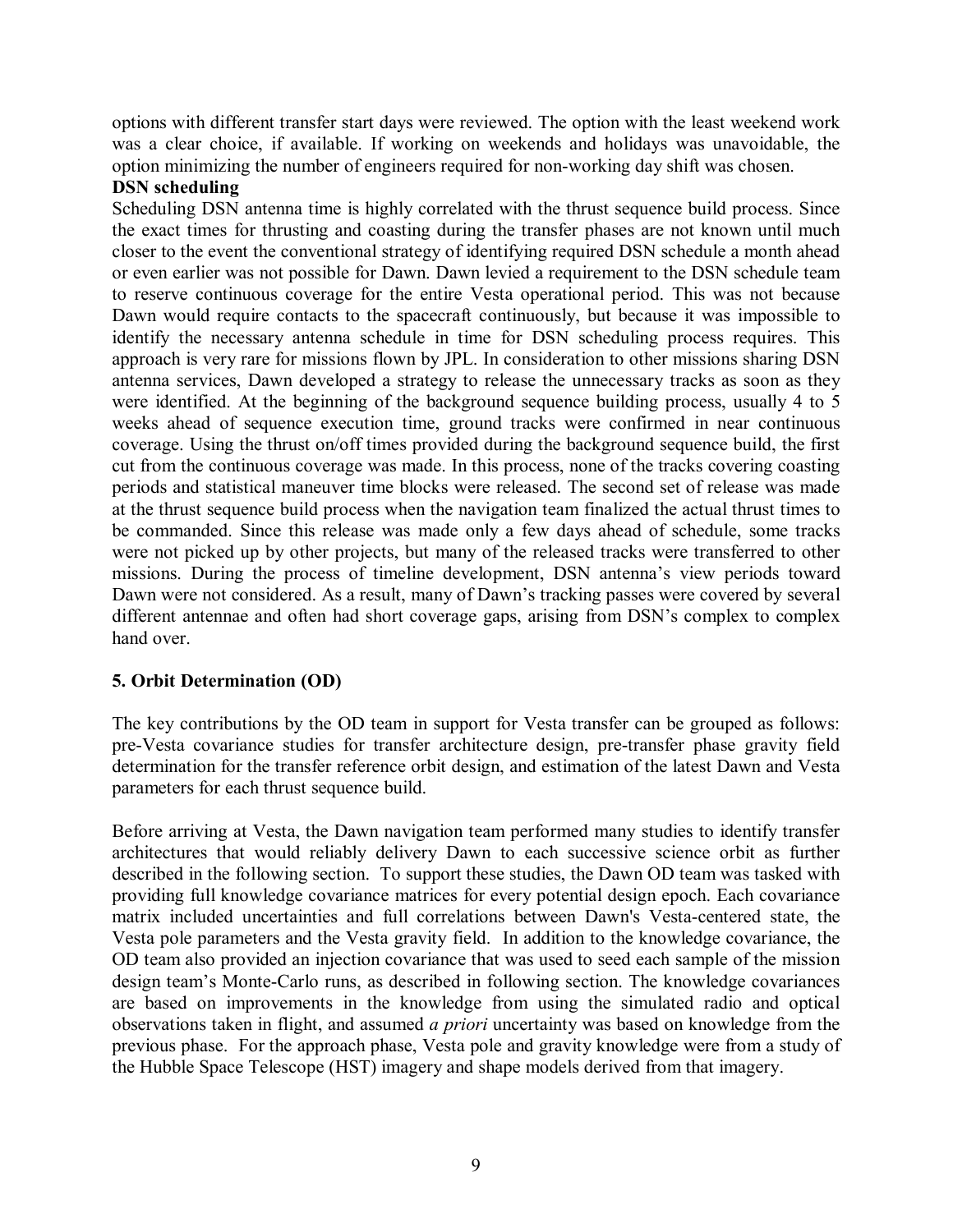

**Figure 5. Vesta approach phase**

The Vesta approach mission phase spans 100 days prior to the Survey orbit insertion, during which time the range to Vesta decreased from 1.2 million km to 3000 km. Later part of the approach phase is shown in Fig. 5. One key task by the OD team in this phase was estimating the first important Vesta parameter, its rotation axis. In addition to radiometric tracking data, optical image data of Vesta were collected in 23 separate sessions. Among the imaging sessions for optical navigation, the Rotational Characterization imaging events, during which Vesta is observed over a full rotation period, were of particular importance for Vesta's pole estimation. Prior to Dawn's arrival, the pole was only known to

about  $\pm 8^{\circ}$  from HST data, which was not precise enough for the desired science orbit targeting. Optical navigation imaging allowed the pole knowledge to improve enough to keep up with the ongoing targeting to the science orbits. Vesta's pole estimation was a key input to revising the Survey reference orbit and building the last two thrust sequences before Survey insertion. More details on Dawn's optical navigation at Vesta are documented by Mastrodemos [7].

Estimation of Vesta's gravity field began in early approach phase and continued until the spacecraft reached LAMO. The order of estimated spherical harmonic terms increased as the spacecraft spiraled down lower to Vesta. Up to 4th order terms were estimated in Survey, 8th order during HAMO, and up to 15th order terms were detectable by the time the spacecraft arrived at LAMO. The OD team continued estimating gravity fields during the long nonthrusting periods of each transfer phase.

Based on a covariance study, in the Survey orbit, reliable estimation of up to  $4<sup>th</sup>$  order gravity field was necessary to build the reference transfer orbit to HAMO. A stringent HAMO ground track requirement drove the need to have high confidence in the Survey-level gravity field knowledge. In order to achieve the necessary accuracy in the 4th order gravity field, it was found that additional data and processing time were necessary compared to the original plan. Therefore, an additional orbit was added at the Survey altitude, before the detailed operational plan was set.

Another big effort by the OD team in updating Vesta's gravity field was made during the HAMO phase. A revised gravity field, estimated up to the 8<sup>th</sup> order harmonics using Doppler data at HAMO, was provided to the mission design team. This was essential for the mission design team to find a stable LAMO orbit and to design the challenging transfer reference trajectory to LAMO.

During transfer phases, the OD team provided state information to the maneuver design team. State information included magnitude modeling for the thrust, any improvements in gravity and pole estimation, and the predicted Vesta-relative state of Dawn at the start of thrusting. Due to the low thrust provided by IPS, Dawn's thrusting duty cycle is very high. Also, Dawn could not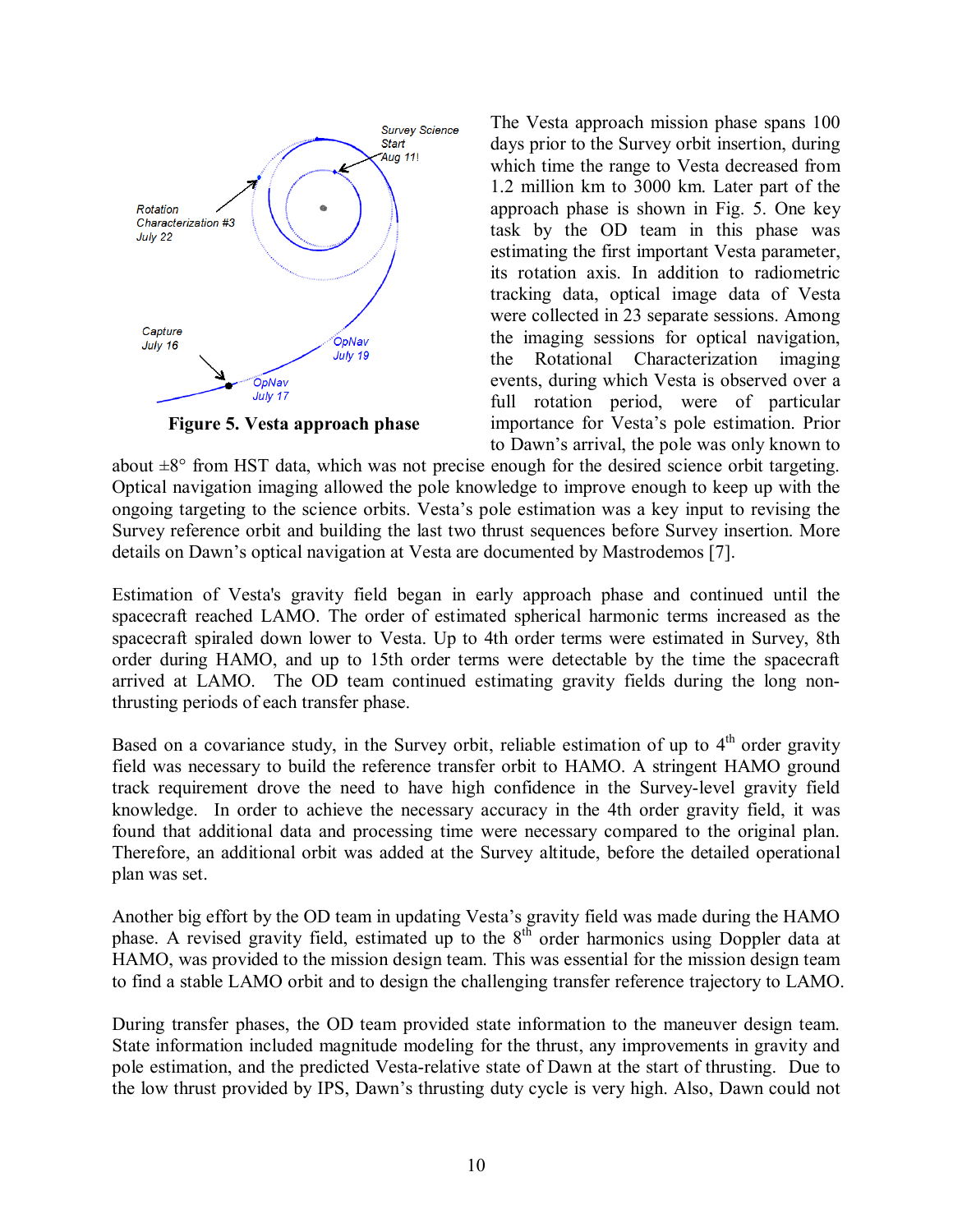be tracked while thrusting because the on-board transmitter had to be turned off to maximize the power to IPS. As a result, the OD team had a very limited amount of radiometric and optical data to estimate a few days long thrust arc. During the orbit transfers, the coast periods were typically 8 hours long. Of these, only 6 hours or less were available for Doppler and ranging data, and the rest were comprised of turns between the IPS thrusting attitude and pointing the HGA to Earth. As a result, most of the IPS thrusting activities were not tracked and OD reconstruction was heavily dependent upon engineering data recorded and downlinked during these infrequent tracking passes. Processing these telemetry data was automated to support the very short time allowed for the OD process.

At Vesta, Dawn's distance from the Sun allowed the IPS to be operated between mission levels 89 (~76 mN thrust) and 45 (~46 mN thrust). Accurate estimation of IPS thruster performance is a key factor for reducing the delivery error for the next maneuver design cycle. IPS thruster performance was calibrated during the early check out period near 1 AU and once more shortly before the Vesta approach. IPS activities were modeled as one finite burn with time varying thrust level changes and estimated with 0.25% *a priori* uncertainty for the magnitude. The estimated performance is passed to the mission design team as a scale factor relative to the previously calibrated thrust magnitude.

# **6. Mission Design**

All of Dawn's trajectories and maneuver designs were performed with an in-house software toolset called Mystic [8]. Mystic was built to compute, analyze, and visualize optimal high fidelity, low thrust trajectories. Detailed mission design for the Vesta orbit transfers began before Dawn left the Earth and continued until Dawn was orbiting at LAMO. None of the pre-existing statistical maneuver analysis tools that rely on linearly mapping a state transition matrix were adequate for studying Dawn's highly nonlinear and complex sequences of maneuvers for the orbit transfers. A new Monte-Carlo low-thrust trajectory statistical analysis tool, named Veil [9], was developed two years before launch and continuously evolved to meet additional requirements. Veil takes random samples from input covariances: state, spacecraft dynamics, Vesta physical parameters, and uses Mystic to find an optimal trajectory to the specified targets. Veil is designed to link multiple daisy-chained maneuvers, a key requirement building Dawn's transfer architecture.

As previously mentioned, building a transfer architecture begins with finding one trajectory connecting two science orbits. In this process, thrust magnitude is lowered based on an average duty cycle, which was calculated by initially predicting the total coasting times for the transfer. The next step is strategically placing coast blocks and dividing the entire transfer into multiple design cycles. During operations, a new thrust sequence is built with newly updated set of OD estimations for each design cycle. Intermediate coasting blocks served several different purposes; recording Doppler data for OD, spacecraft engineering data downlink, sequence upload, and intentional quiet time to reduce the prediction error before thrusting or to update an onboard ephemeris. Two other types of coasting were used for statistical maneuvers; one for pure statistical trajectory correction maneuver and another for maneuver expansion period (MEP) that may be filled in during the operational thrust sequence design. The length of the design cycle varied from 4 weeks at early approach to as short as two days during the transfer to LAMO. The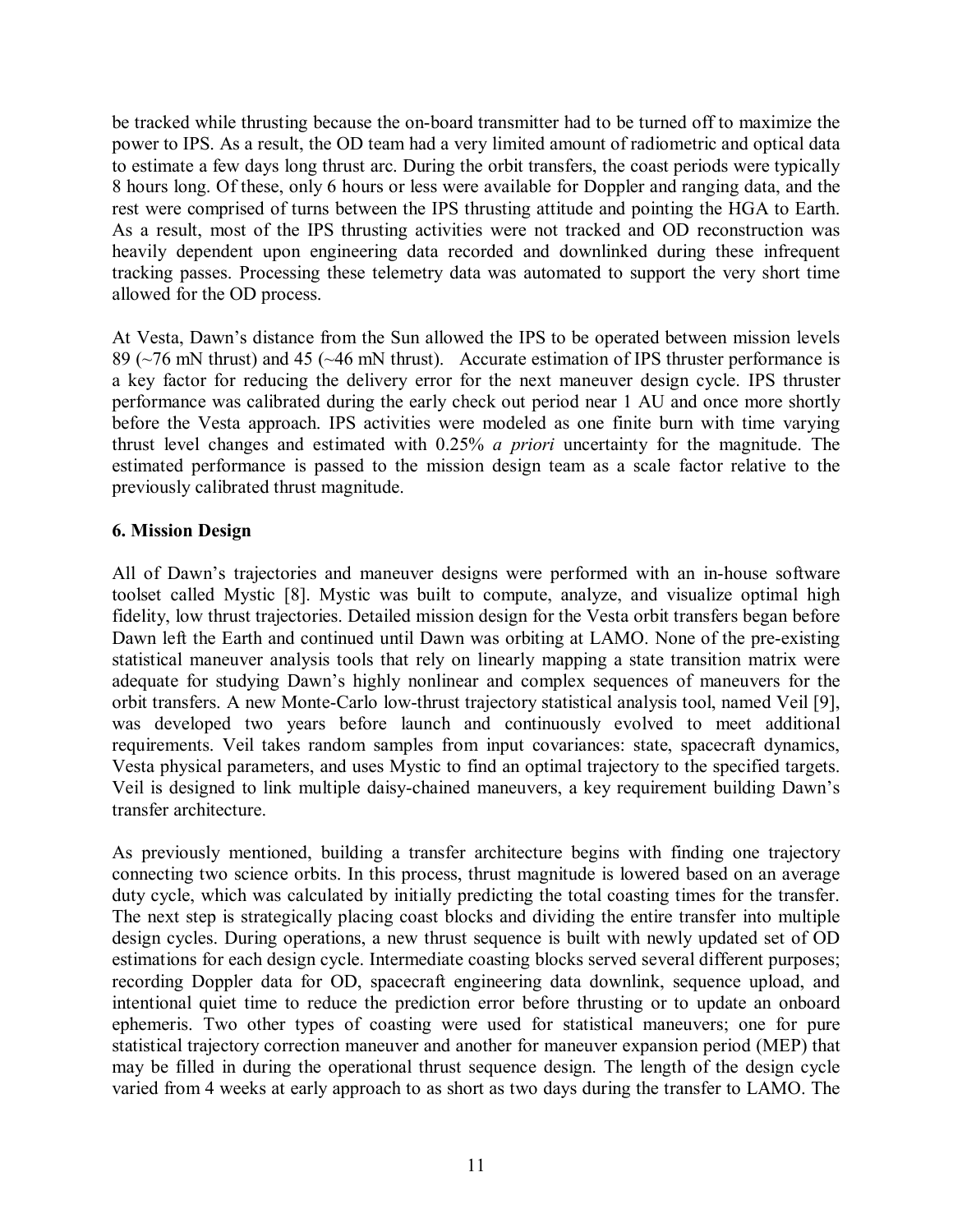shorter the design cycle is, the more accurate the delivery will be to the next target. However, shorter cycles, hence more frequent designs, will increase the workload to the already burdened ground crew. Balancing between navigational accuracy and minimizing flight teams workload can only be done by iteration of Veil runs and was very time consuming. The design had to be robust against any anomalous situations including spacecraft anomaly, missed tracking passes, and late surprises in Vesta physical characteristic parameters. Changing the architecture after arriving at Vesta, except for post LAMO transfers, was not an option and therefore a more conservative approach was necessary to account for greater uncertainty in Vesta physical parameters before the encounter.

Once a candidate transfer architecture is made, Veil was run on JPL's computing clusters. Even with a cluster of high-end workstations, it took more than a day, or several days for HAMO to LAMO cases, to collect more than 1000 transfers. For example, obtaining one transfer for the HAMO to LAMO took one day using one node. After each Veil run, the data were carefully reviewed and analyzed to make improvements in the architecture. A key parameter in deciding the acceptability of an architecture was feasibility. If Mystic fails to find a trajectory using all the available thrusting time, the sample is marked as infeasible. A typical guideline of 99% or higher feasibility was applied in accepting the case. If this criterion is not met, adjustments were made to the architecture and Veil is run again. This process took a long time and the HAMO to LAMO transfer design was the most difficult and time consuming task by the navigation team. In fact, the final LAMO to HAMO-2 architecture was not completed until Dawn was half way through LAMO operations. More details about the transfer orbit design are described by Parcher [10].

Among all of the transfer designs at Vesta, the most challenging task was finding a transfer to LAMO as described by Whiffen [11]. To reach the lowest science orbit, spacecraft had to pass through the 1:1 resonance where orbit period of the spacecraft matched Vesta's rotation period. At this resonance, a strong coupling between spacecraft's orbital energy and Vesta's rotational energy could change the orbit size rapidly. Also, a strong coupling between spacecraft's angular momentum and Vesta's rotational angular momentum could alter the orbit plane beyond what would have been recoverable by the low thrust engines. Failure to pass through the resonance could significantly delay the science operations at LAMO or lead to the loss of mission due to the spacecraft repeatedly entering Vesta's shadow.

The architecture of HAMO to LAMO was developed before Dawn's arrival at Vesta using a gravity model described in a previous section. Finding a LAMO reference orbit also required rigorous studies. Any unused operational margin would be added to LAMO and the reference orbit must be stable with minimum necessary orbit maintenance maneuvers. The duration of the LAMO science orbit actually increased from the original 60 days to almost 5 months. Over 200,000 different candidate LAMO orbits were studied for long duration orbit stability and also for science ground track requirement during HAMO once adequate gravity knowledge was obtained. The method used is described in [10].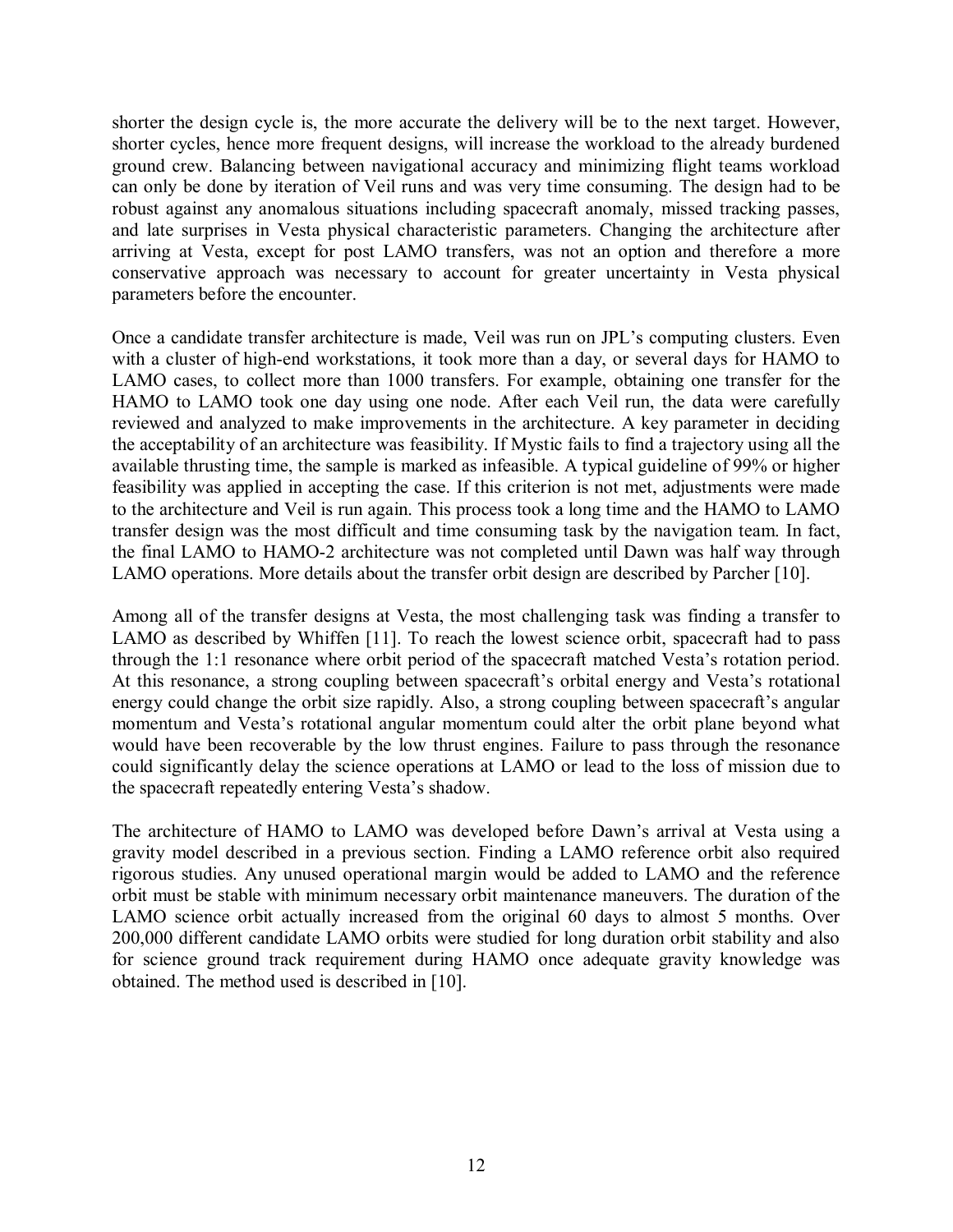

**Figure 6. HAMO to LAMO transfer architecture**

Upon arriving at HAMO, Vesta's gravity filed was updated with tracking data taken while the IPS was turned off. This ensured that the estimated field would be uncorrupted with noise from the thrust acceleration, and allowed estimation of higher order gravity terms. With the new gravity model with added higher order terms, as a result of studies completed in HAMO, the LAMO orbit mean radius was raised from 465 to 475 km to reduce risk. With the updated LAMO target, a new transfer orbit to LAMO was established for the transfer background sequence build. This transfer was flown in 10 thrust sequences, each one targeting back to the reference trajectory. The most difficult phase of the Vesta operation came to a successful conclusion by entering LAMO on December 12, 2011. A sample of HAMO to LAMO architecture is shown in Fig. 6.

As mentioned above, developing a thrust design that meets spacecraft Sun related geometric constraints and ACS dynamics constraints during IPS thrusting are the navigation team's responsibility. During interplanetary cruise, Dawn's thrust vector was inertially fixed for a week and finding a solution meeting these conditions was relatively easy. However, thrust profiles during Vesta transfers are highly time varying. A conventional maneuver design process would include the navigation team designing the thrust profile within a given set of geometric constraints and then iterating with the ACS team for the dynamic constraint check. This iterative process would not be feasible for Vesta operations due to the very short thrust sequence building time. The constraints needed to be met when the designed thrust profile was delivered to the ACS team the first time.

For this reason, Dawn's ACS team developed a tool named qSTAT [4]. Given the designed spacecraft thrust profile, predicted spacecraft trajectory, and choice of the IPS thruster, qSTAT simulates the spacecraft attitude while following the thrust profile, and predicts momentum state, IPS gimbal angles, and thrust delivery error. At the conclusion of the run, qSTAT provides a simple pass-fail indication as well as plots of the time-history of each variable, showing the thresholds and any violations.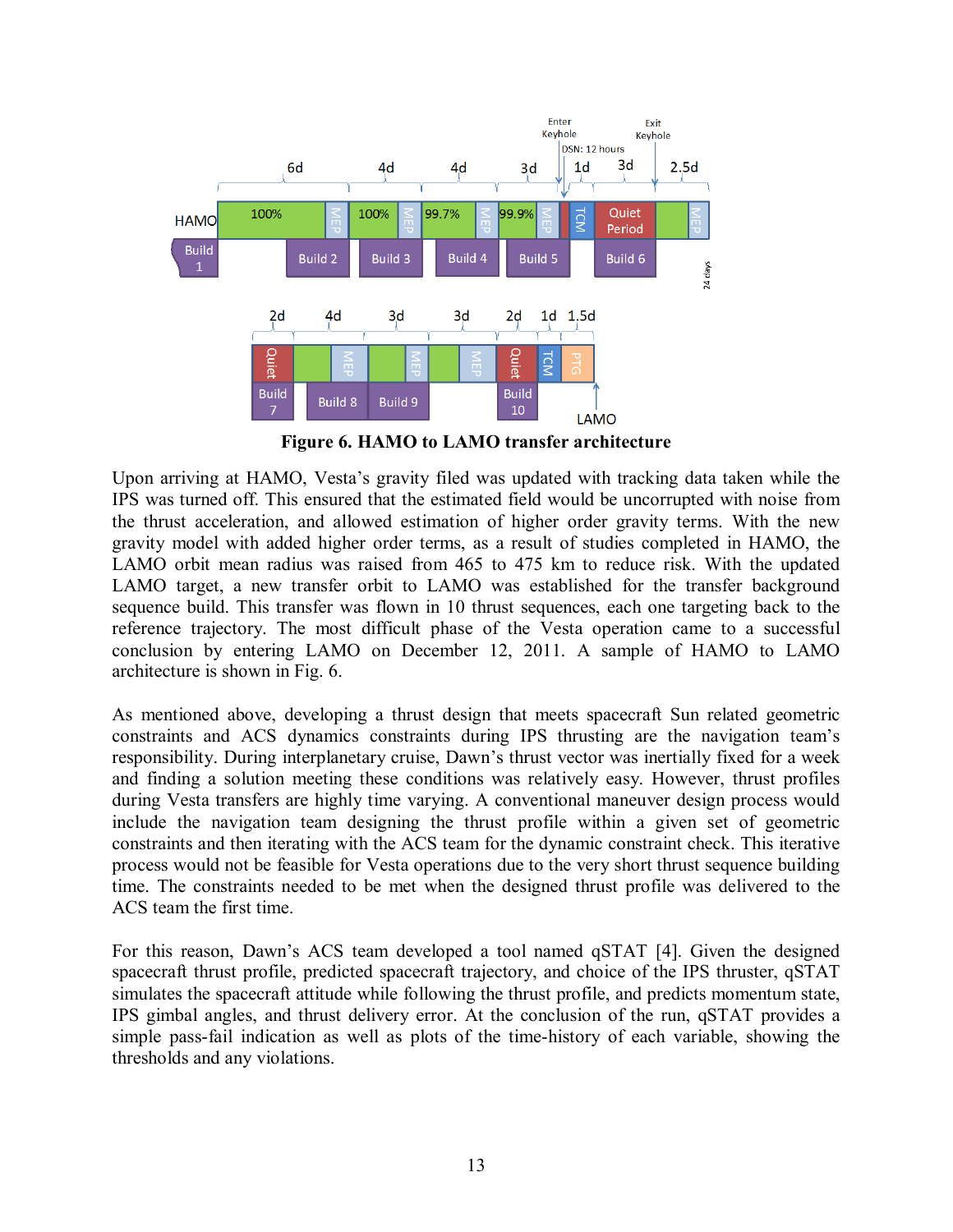Maneuvers designed using a time optimal or mass optimal solution often violate the ACS constraints, especially during orbit plane changes. To find a solution meeting the ACS agility constraints, several different methods were developed and exercised. The most effective and frequently used was a direction optimization method. The concept was to replace mass or time optimization with new objectives that smoothly alter thrust directions to ones that are acceptable. Development of these new technics were completed in time for Survey to HAMO transfer and were responsible for delivering flyable thrust profile for many thrust sequence builds.

# **7. Conclusion**

Maneuvering a spacecraft only using the IPS for the transfers between the mapping orbits around Vesta posed many technical challenges to Dawn's flight team. Each transfer needed a robust plan that accounted for uncertainties in maneuver execution, orbit determination, and physical characteristics of Vesta. The transfer must ensure spacecraft safety and be fast to maximize the time for acquiring science data at science orbits. Dawn's navigation team at NASA's JPL has developed many new techniques and applied them during more than 13 months of Vesta operations, and contributed to a successful mission at Vesta.

# **8. Acknowledgement**

This paper summarizes the outstanding performance by Dawn's navigation team. The entire navigation team: Matthew Abrahamson, Robert Haw, Brian Kennedy, Nicholaos Mastrodemos, Sumita Nandi, Daniel Parcher, Brian Rush, John Smith, Andrew Vaughan, Gregory Whiffen, and Alessandro Ardito, from INAF (National Institute for Astrophysics, Italy) deserves the credit for technical achievements described in this paper. Mr. Ardito served as navigation team member for three years as part of an international collaboration between INAF and JPL's Dawn project. A special appreciation goes to Marc Rayman, Dawn's chief systems engineer and mission manager, for diligently providing very insightful comments and suggestions from early development phase to the end of successful operations at Vesta.

The work described in this paper was performed at the Jet Propulsion Laboratory, California Institute of Technology, under a contract with the National Aeronautics and Space Administration. Copyright 2012 California Institute of Technology. Government sponsorship acknowledged.

#### **9. References**

[1] Rayman, M.D., et al, "Dawn: A mission in development for exploration of main belt asteroids Vesta and Ceres", Acta Astronautica, Vol. 58, pp. 605-616, 2006.

[2] Thomas, V.C., et al, "The Dawn Spacecraft", Space Science Reviews, Vol. 163, Nos. 1-4, pp. 175-249, 2011.

[3] Vanelli, C.A., et al, "Verification of Pointing Constraints for the Dawn Spacecraft", AIAA/ASS Astrodynamics Specialist Conference, Honolulu, Hawaii, USA, August 17-22, 2008.